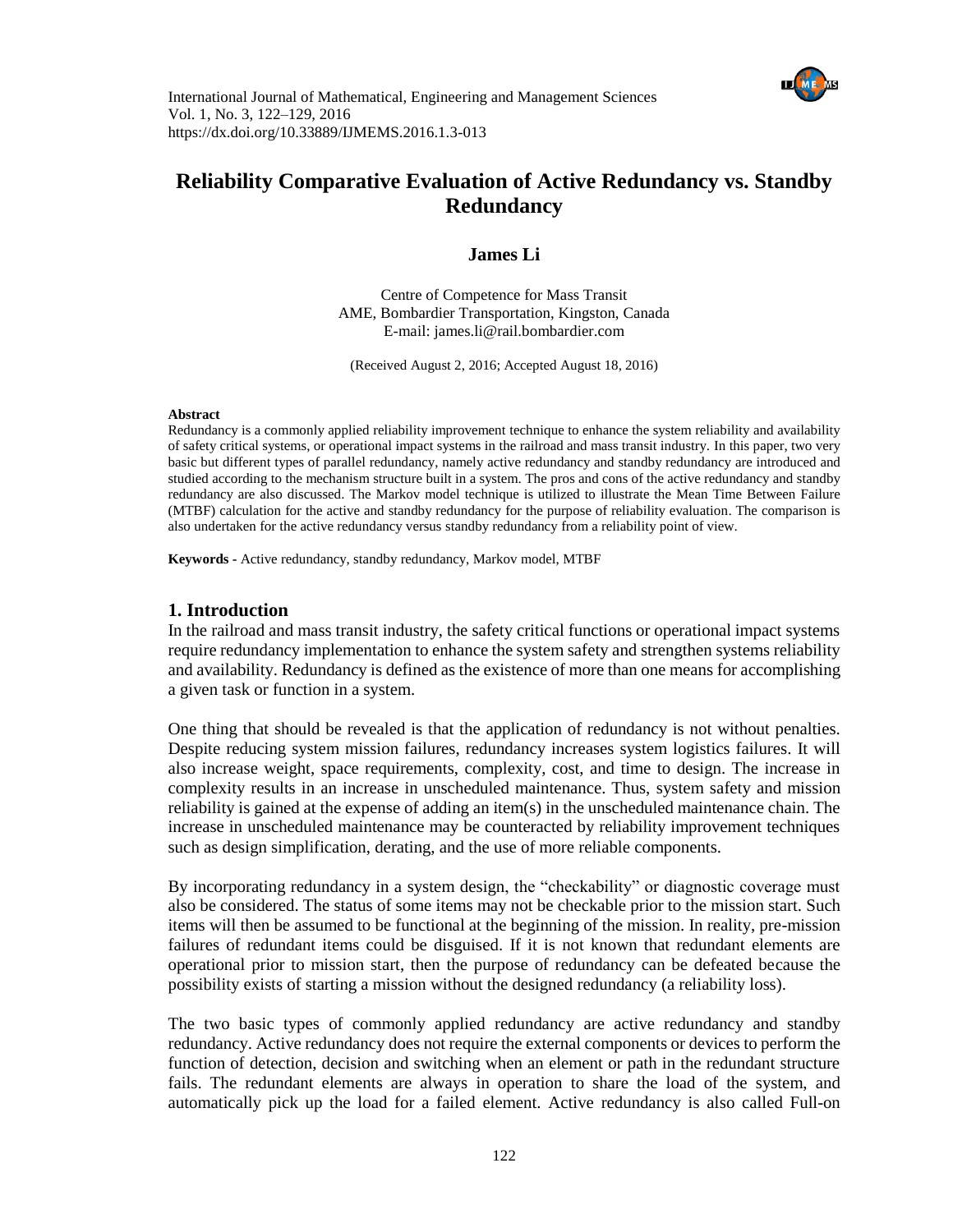

redundancy or Load-sharing redundancy in other papers. Fig.1 shows an active redundant system configuration.



Fig. 1. Active redundancy

Standby redundancy is defined as the redundancy that requires the external elements or devices to detect, make a decision and switch to another element or path as a replacement for a failed element or path. Standby units can be operating (hot standby) or inactive (cold standby). Hot standby and active redundancy can be considered identical if the switching device is perfect. Fig. 2 shows a standby redundant system configuration.



Fig. 2. Standby redundancy

In reference Military Standard (2005), the concept of active redundancy and standby redundancy were introduced. In reference Mok et al. (2013), types of redundancies including active redundancy and standby redundancy were presented. In reference Mohammad et al. (2013), a load-sharing systems using *k*-out-of-*n* structure were presented. Active redundancy is a 1-out-of-2 load-sharing system.

In the reliability engineering practice, when we make a decision to use redundant design techniques to improve system reliability and availability. We usually confront a fundamental question: what type of redundancy is more appropriate to achieve required system reliability and availability? Active redundancy or standby redundancy. In this paper, we will perform a reliability analysis to compare the active redundancy against the standby redundancy by utilizing Markov model technique. The conclusion will be summarized at the end of this paper.

## **2. Markov Model**

The term "Markov model" is named after the Russian mathematician Andrei Markov, originally referred to mathematical models in which the future state of a system depends only on its current state, and not on its past history. That is the memory less characteristic, which is the main Markov property. The other characteristic of Markov model is stationary. A stationary system is one in which the probabilities which govern the transitions from state to state remain constant with time (i.e. constant failure rate or repair rate). For any given system, a Markov model consists of a list of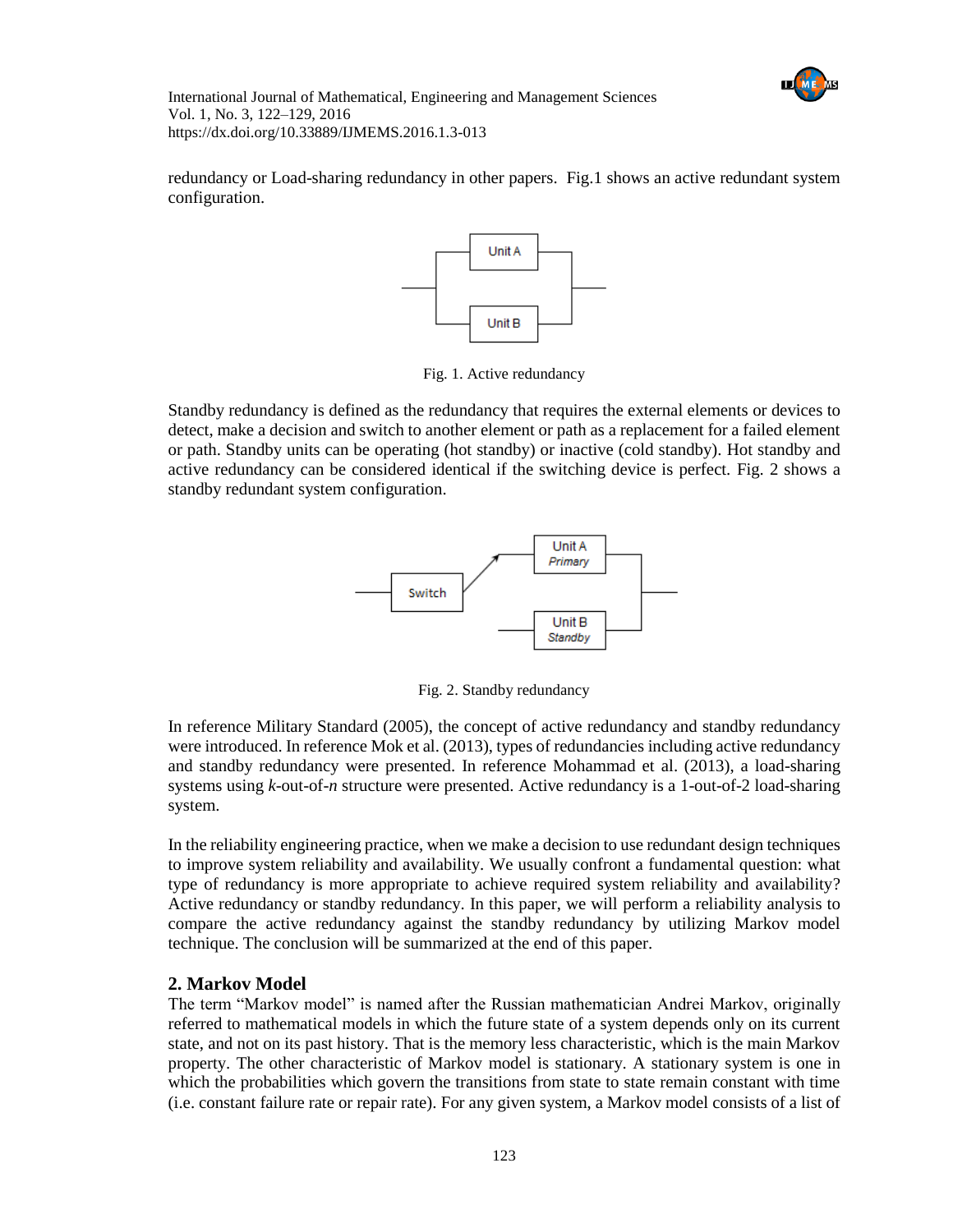

the possible states of that system, the possible transition paths between those states, and the rate parameters of those transitions.

Markov model is a very useful and powerful reliability analysis tool to evaluate the redundant systems which have the constant failure rate and repair rate. In reference Klion (1977), Markov approaches for full on operation and stand-by operation were introduced. In reference Military Standard (2005), Markov theory was introduced. In reference Jackson (2013), Markov analysis with non-constant hazard rates was presented. In reference Dakic (2015), Markov model was presented as one of the deductive methods of reliability quantification methods and techniques. In this paper, we will utilize Markov model to measure the reliability parameter Mean Time Between Failure (MTBF) for the active redundant system and standby redundant system respectively. The comparison will be undertaken between the active redundant system and the standby redundant system based on the reliability parameter evaluation.

### **3. Reliability Evaluation for Active Redundancy**

In order to utilize the Markov model to analyze an active redundant system, a state transition diagram is illustrated in Fig. 3.



Fig. 3. State transition diagram for active redundancy

In the above state transition diagram, state one is the initial state where unit A and unit B are both operating properly. State two is the state where one unit has failed, the remaining unit is still working to keep the system operational (success). System only fails if both unit A and unit B fail to meet the system operational requirement. State three is reached when unit A and B have both failed. An assumption used in developing the state transition diagram is that unit A and unit B cannot change states simultaneously. In Fig.  $3 \lambda$  is the unit failure rate and  $\mu$  is the unit repair rate.

For state one:

The probability of being in state one at time *t*+∆*t* is equal to the probability of being in state one at time *t* and not transitioning out during ∆*t*. This can be written as

$$
P_1(t + \Delta t) = P_1(t) \cdot (1 - 2\lambda \cdot \Delta t) + \mu \cdot \Delta t \cdot P_2(t)
$$
\n<sup>(1)</sup>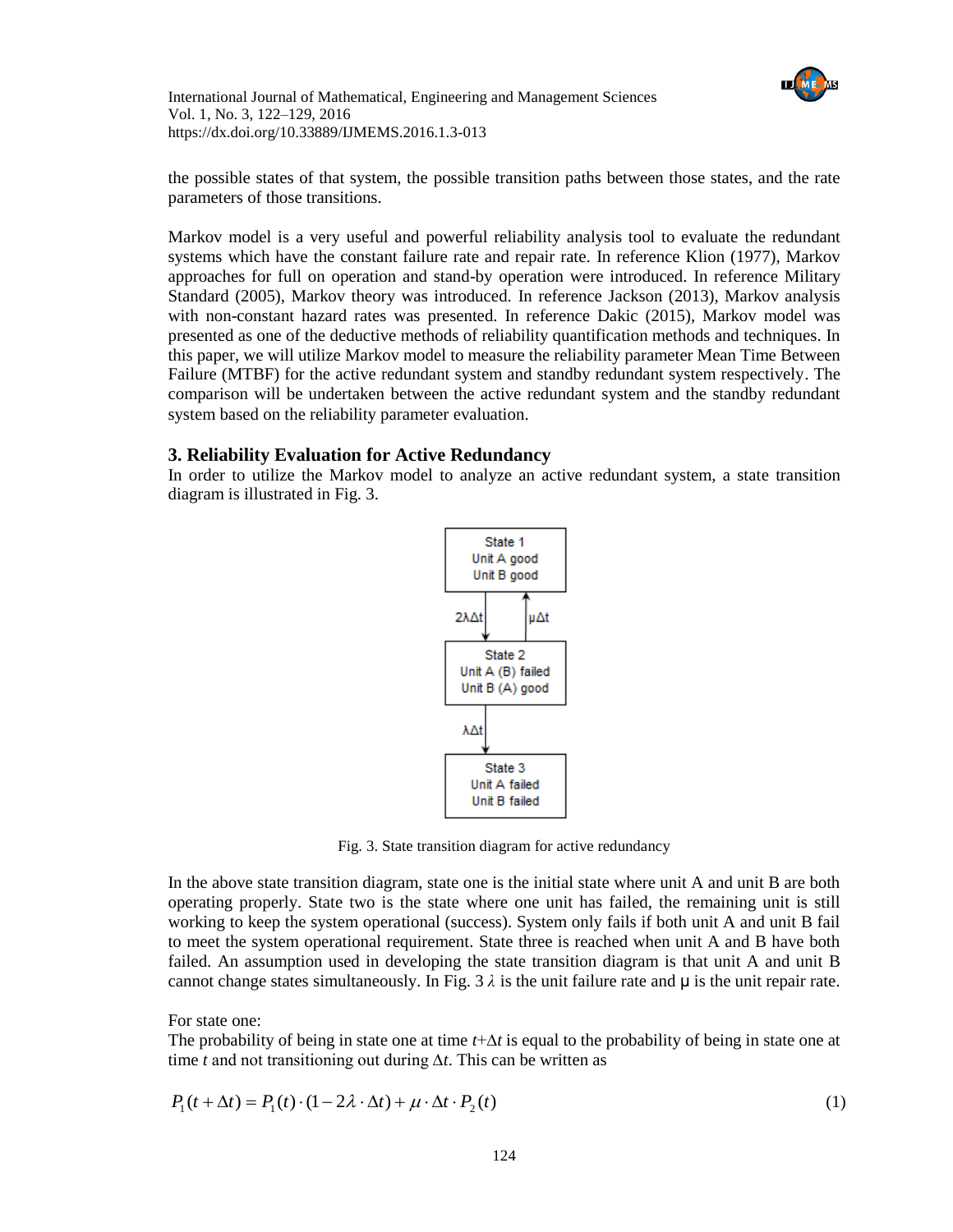

Rearranging by moving *P*1(*t*) from the right-hand side to left-hand side, and dividing ∆*t* on the both sides of equation (1) to obtain equation (2)

$$
\frac{P_1(t + \Delta t) - P_1(t)}{\Delta t} = \frac{dP_1(t)}{dt} = -2\lambda \cdot P_1(t) + \mu \cdot P_2(t)
$$
\n(2)

By integrating equation (2), we obtain

$$
\int_0^{\infty} dP_1(t) = -2\lambda \int_0^{\infty} P_1(t)dt + \mu \int_0^{\infty} P_2(t)
$$
\n(3)

$$
P_1(\infty) - P_1(0) = -2\lambda \cdot T_1 + \mu \cdot T_2 \tag{4}
$$

Where, the boundary condition  $P_1(\infty) = 0, P_1(0) = 1.$ 

Note that the boundary condition is equal to one at the state of  $P_1(0)$  or  $P_3(\infty)$ , and zero at all other states.

 $T_1$  is defined as the expected time in state one;  $T_2$  is defined as the expected time in state two.

$$
1 = 2\lambda \cdot T_1 - \mu \cdot T_2 \tag{5}
$$

For state two:

The probability of being in state two at time *t*+Δ*t* is equal to the probability of being in state one at time t and transitioning to state two in  $\Delta t$  plus the probability of being in state two at time t and not transitioning out during Δ*t*. This can be written as

$$
P_2(t + \Delta t) = P_1(t) \cdot 2\lambda \cdot \Delta t + P_2(t) \cdot [1 - (\lambda + \mu) \cdot \Delta t] \tag{6}
$$

Rearranging by moving  $P_2(t)$  from the right-hand side to left-hand side, and dividing  $\Delta t$  on the both side of equation (6) to obtain equation (7)

$$
\frac{P_2(t + \Delta t) - P_2(t)}{\Delta t} = \frac{dP_2(t)}{dt} = 2\lambda \cdot P_1(t) - (\lambda + \mu) \cdot P_2(t)
$$
\n(7)

By integrating equation (7), we obtain

$$
\int_0^\infty dP_2(t) = 2\lambda \int_0^\infty P_1(t)dt - (\lambda + \mu) \int_0^\infty P_2(t)dt
$$
\n(8)

$$
P_2(\infty) - P_2(0) = 2\lambda \cdot T_1 - (\lambda + \mu) \cdot T_2 \tag{9}
$$

$$
T_1 = \frac{\lambda + \mu}{2\lambda} \cdot T_2 \tag{10}
$$

Substituting  $T_1$  in equation (10) into equation (5) to obtain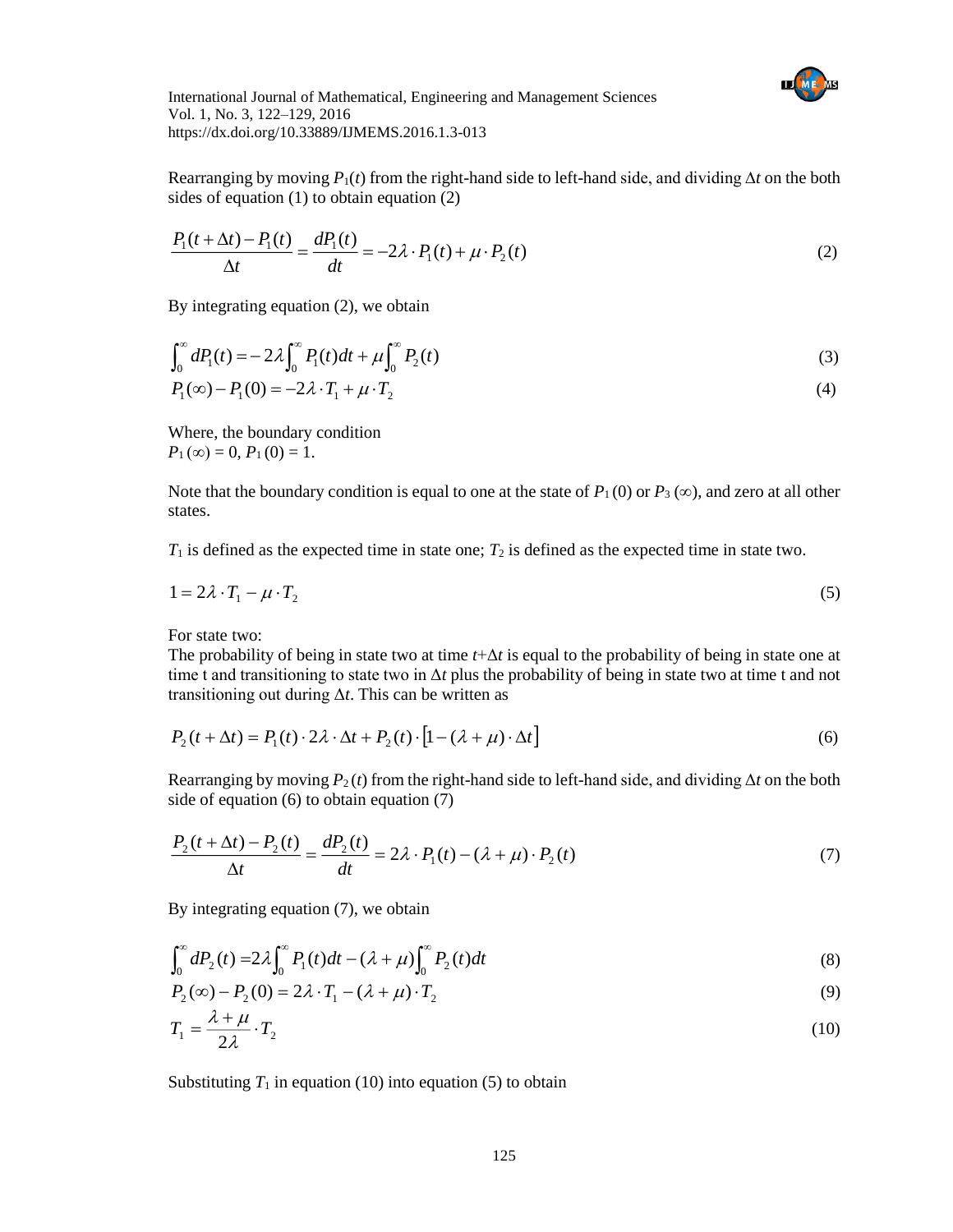$$
T_2 = \frac{1}{\lambda}, T_1 = \frac{\lambda + \mu}{2\lambda^2} \tag{11}
$$

Here, the success of the system is defined by state one and state two. State three is the failed condition. Consequently, we can write the MTBF. The MTBF would be defined as the sum of the expected time in state one and state two. Mathematically, this can be written as

$$
MTBF = T_1 + T_2 = \frac{3\lambda + \mu}{2\lambda^2} \tag{12}
$$

If the system is not maintained or non-repairable, then removing  $\mu$  from the equation (12) and is simplified as

$$
MTBF = \frac{3}{2\lambda} \tag{13}
$$

#### **4. Reliability Evaluation for Standby Redundancy**

Standby redundancy is more complicated than active redundancy because the switching device is involved to detect the failed primary unit and turn on the standby unit. The failure of switching device will result in different consequence for the system operation. If the switching device operates properly, it detects the failed primary unit and turns on the standby unit. The system operates until the standby unit fails. If the switching device fails while the primary unit is operating, the system operates until the primary unit fails. If the switching device fails in a way that a switch to the standby unit is mandated, while the primary unit is still capable of operating. The standby unit is turned on and the system operates until the standby unit fails. If the switching device fails while the primary unit is still operating, it fails in such a way that the primary and standby units are unable to operate and the system fails.

Considering the complexity introduced by the switching device, in this paper we assume that the switching device is always operating until the system fails. In other words, the failure of the switching device is not taken into account in the reliability analysis performed below.

In order to utilize the Markov model to analyze a standby redundant system, again, a state transition diagram is illustrate in Fig. 4.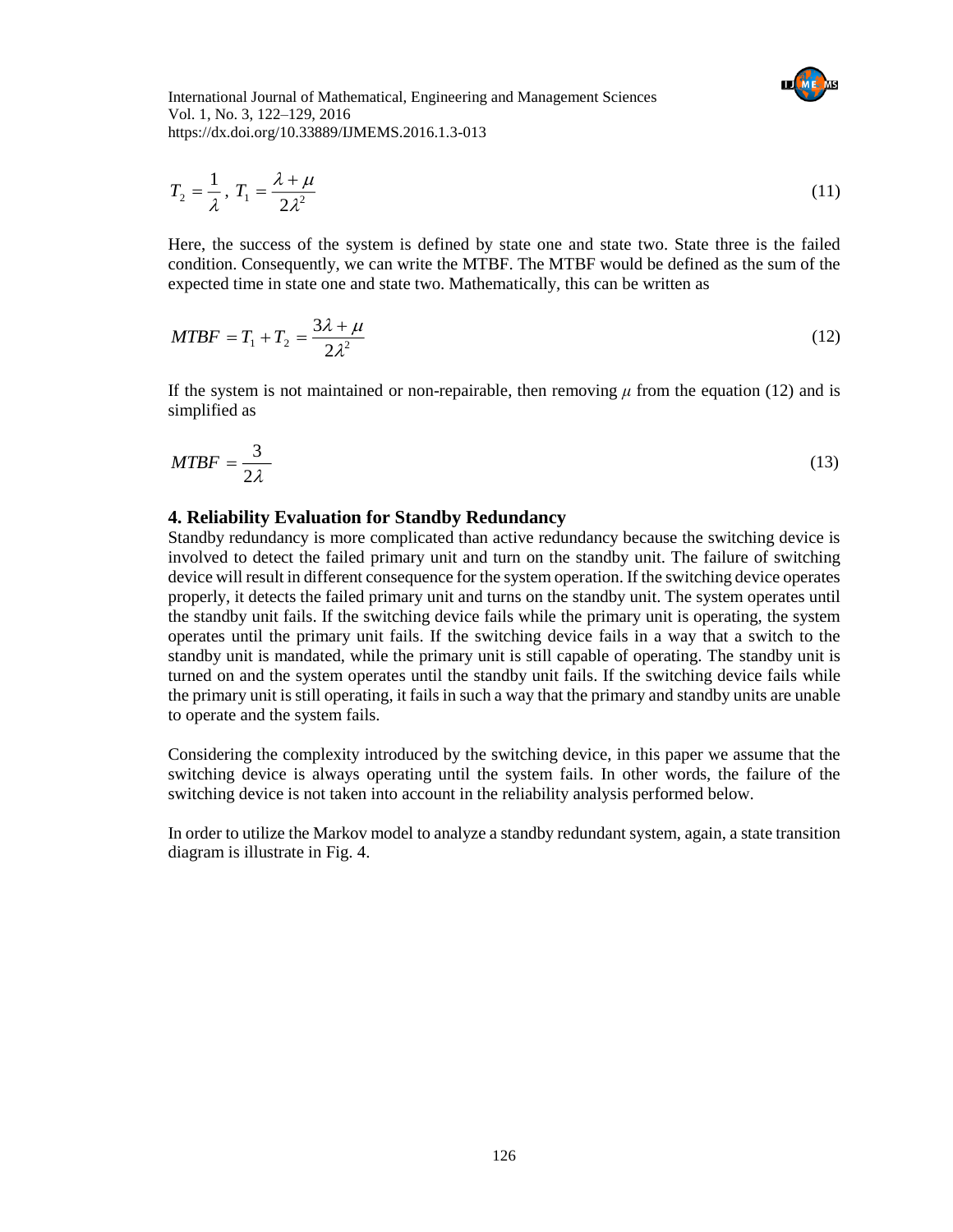



Fig. 4. State transition diagram for standby redundancy

In the above state transition diagram, state one is the initial state where unit A is operating as a primary unit and unit B is not operating as standby. State two is the state where unit A has failed, the switching device detects the failure of primary unit A, and turn on the standby unit B to keep the system operational (success). State three is the state when the primary unit A and the standby unit B have both failed. In Fig.  $4 \lambda$  is the unit failure rate and  $\mu$  is the unit repair rate.

For state one:

The probability of being in state one at time *t*+∆*t* is equal to the probability of being in state one at time *t* and not transitioning out during ∆*t*. This can be written as

$$
P_1(t + \Delta t) = P_1(t) \cdot (1 - \lambda \cdot \Delta t) + \mu \cdot \Delta t \cdot P_2(t)
$$
\n(14)

Rearranging by moving *P*1(*t*) from the right-hand side to left-hand side, and dividing ∆*t* on the both sides of equation (14) to obtain

$$
\frac{P_1(t + \Delta t) - P_1(t)}{\Delta t} = \frac{dP_1(t)}{dt} = -\lambda \cdot P_1(t) + \mu \cdot P_2(t)
$$
\n(15)

By integrating equation (15), we obtain

$$
\int_0^{\infty} dP_1(t) = -\lambda \int_0^{\infty} P_1(t)dt + \mu \int_0^{\infty} P_2(t)
$$
\n(16)

$$
P_1(\infty) - P_1(0) = -\lambda \cdot T_1 + \mu \cdot T_2 \tag{17}
$$

Where, the boundary condition is  $P_1(\infty) = 0$ ,  $P_1(0) = 1$ .

Note that the boundary condition is equal to one at the state of  $P_1(0)$  or  $P_3(\infty)$ , and zero at all other states.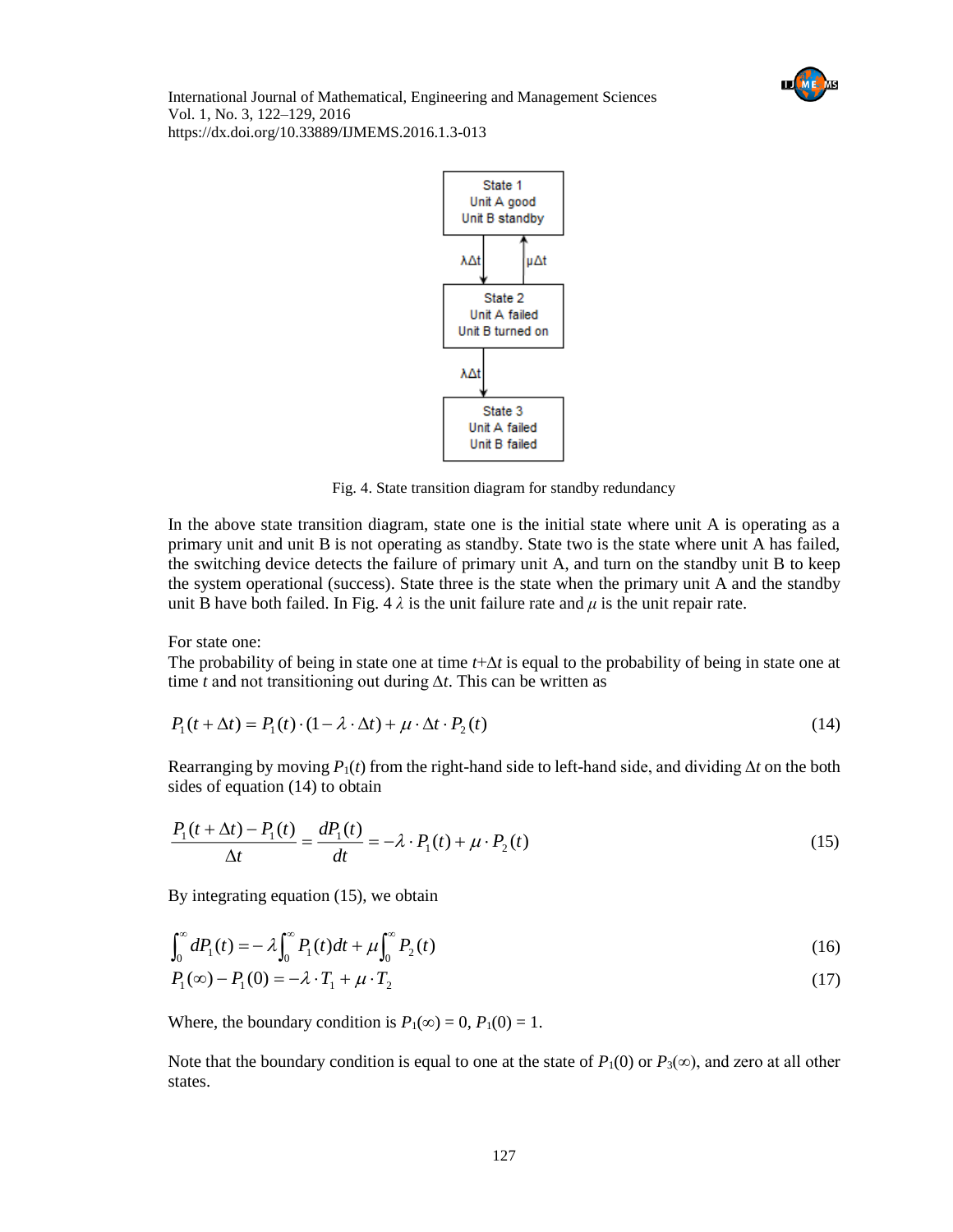

 $T_1$  is defined as the expected time in state one;  $T_2$  is defined as the expected time in state two.

$$
1 = \lambda \cdot T_1 - \mu \cdot T_2 \tag{18}
$$

For state two:

The probability of being in state two at time *t*+Δ*t* is equal to the probability of being in state one at time *t* and transitioning to state two in  $\Delta t$  plus the probability of being in state two at time t and not transitioning out during Δ*t*. This can be written as

$$
P_2(t + \Delta t) = P_1(t) \cdot \lambda \cdot \Delta t + P_2(t) \cdot [1 - (\lambda + \mu) \cdot \Delta t] \tag{19}
$$

Rearranging by moving  $P_2(t)$  from the right-hand side to left-hand side, and dividing  $\Delta t$  on both sides of equation (19) to obtain equation (20)

$$
\frac{P_2(t + \Delta t) - P_2(t)}{\Delta t} = \frac{dP_2(t)}{dt} = \lambda \cdot P_1(t) - (\lambda + \mu) \cdot P_2(t)
$$
\n(20)

By integrating equation (20), we obtain

$$
\int_0^\infty dP_2(t) = \lambda \int_0^\infty P_1(t)dt - (\lambda + \mu) \int_0^\infty P_2(t)dt
$$
\n(21)

$$
P_2(\infty) - P_2(0) = \lambda \cdot T_1 - (\lambda + \mu) \cdot T_2 \tag{22}
$$

$$
T_1 = \frac{\lambda + \mu}{\lambda} \cdot T_2 \tag{23}
$$

Substituting  $T_1$  in equation (23) into equation (18) to obtain

$$
T_2 = \frac{1}{\lambda}, T_1 = \frac{\lambda + \mu}{\lambda^2} \tag{24}
$$

Here, the success of the system is defined by state one and state two. State three is the failed condition. Consequently, we can write the MTBF. The MTBF would be defined as the sum of the expected time in state one and state two. Mathematically, this can be written as

$$
MTBF = T_1 + T_2 = \frac{2\lambda + \mu}{\lambda^2} \tag{25}
$$

If the system is not maintained or non-repairable, then the equation (25) is simplified as

$$
MTBF = \frac{2}{\lambda} \tag{26}
$$

#### **5. Comparison and Conclusion**